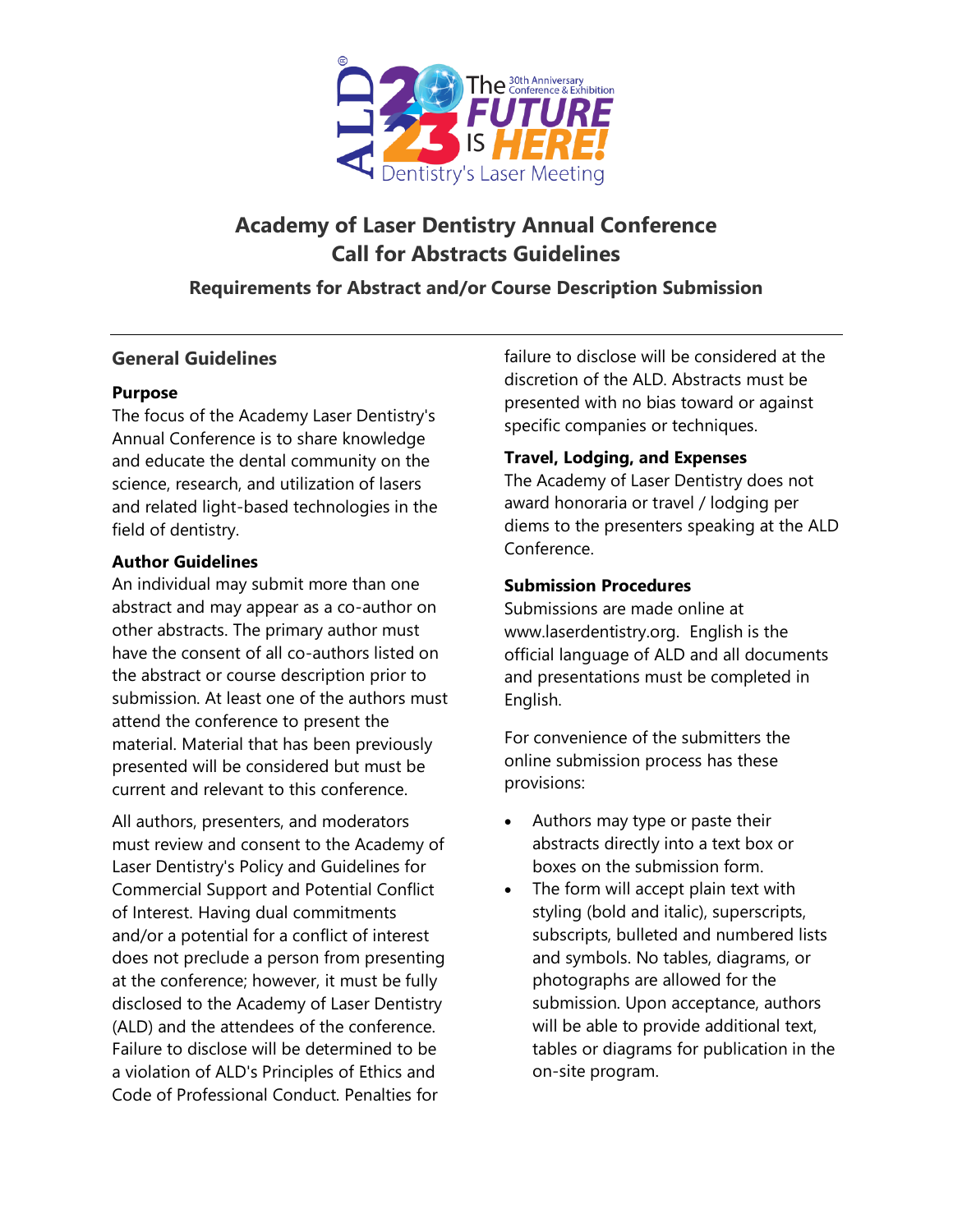• Please check spelling and grammar prior to submission.

## **Presentation Guidelines**

## Presentation Format

### **General Guidelines for Oral Presentations**

The Academy reserves the right to edit all abstracts, course descriptions and summaries, biographies, and other program information. When substantial changes are made, authors will be given the ability to accept any of these changes or to withdraw their submittal. Preference may be given to presentations with information that has not been presented at previous ALD conferences.

## **Clinical Case Presentations**

Clinical Case Presentations should be as concise as possible to properly present the clinical case in sufficient detail. Generally, this can be accomplished in approximately 15 minutes. Clinical case studies should follow the format of the "Clinical Case Presentation Sample Guidelines."

### **Scientific Research Presentation Guidelines**

| Objective                   | State the objective and the<br>current state of knowledge<br>related to the topic, as well<br>as the reasons for<br>investigating it.                                                                                                                                  |
|-----------------------------|------------------------------------------------------------------------------------------------------------------------------------------------------------------------------------------------------------------------------------------------------------------------|
| Materials<br>and<br>Methods | Present detail sufficient for<br>the reader to repeat the<br>investigation, including the<br>measurements and the<br>investigational strategy and<br>design. Specify<br>model/product name and<br>manufacturer and<br>parameters for all devices<br>and products used. |

| Results                   | Present the results of the<br>experiments in an order<br>designed to convince the<br>reader of the truth of the<br>paper's conclusions. Note<br>that submission of results is<br>required. Statements such<br>as "results will be<br>discussed" are not<br>acceptable. |
|---------------------------|------------------------------------------------------------------------------------------------------------------------------------------------------------------------------------------------------------------------------------------------------------------------|
| Discussion/<br>Conclusion | State logical arguments that<br>link the data in the results<br>section as well as the work<br>of other investigators to the<br>conclusion. Reliable<br>observations combined with<br>valid logic result in a sound<br>conclusion                                      |

## **Workshops**

The course description must include sufficient detail to warrant presentation time. A list of required materials and devices and who is responsible for providing them to the attendees in advance must be provided 30 days prior to workshop date. Participation courses will be of sufficient duration to allow participants ample time to learn a new technique.

### **Demonstrations**

The course description must include sufficient detail to warrant presentation time. Demonstration courses will be of sufficient duration to allow participants ample time to learn a new technique and answer questions during the live session.

### **Lectures (Oral Presentations)**

Oral presentations should be energetic and convey a new opportunity or solution for dental success. Generally, this can be accomplished in approximately 30-60 minutes. The description must include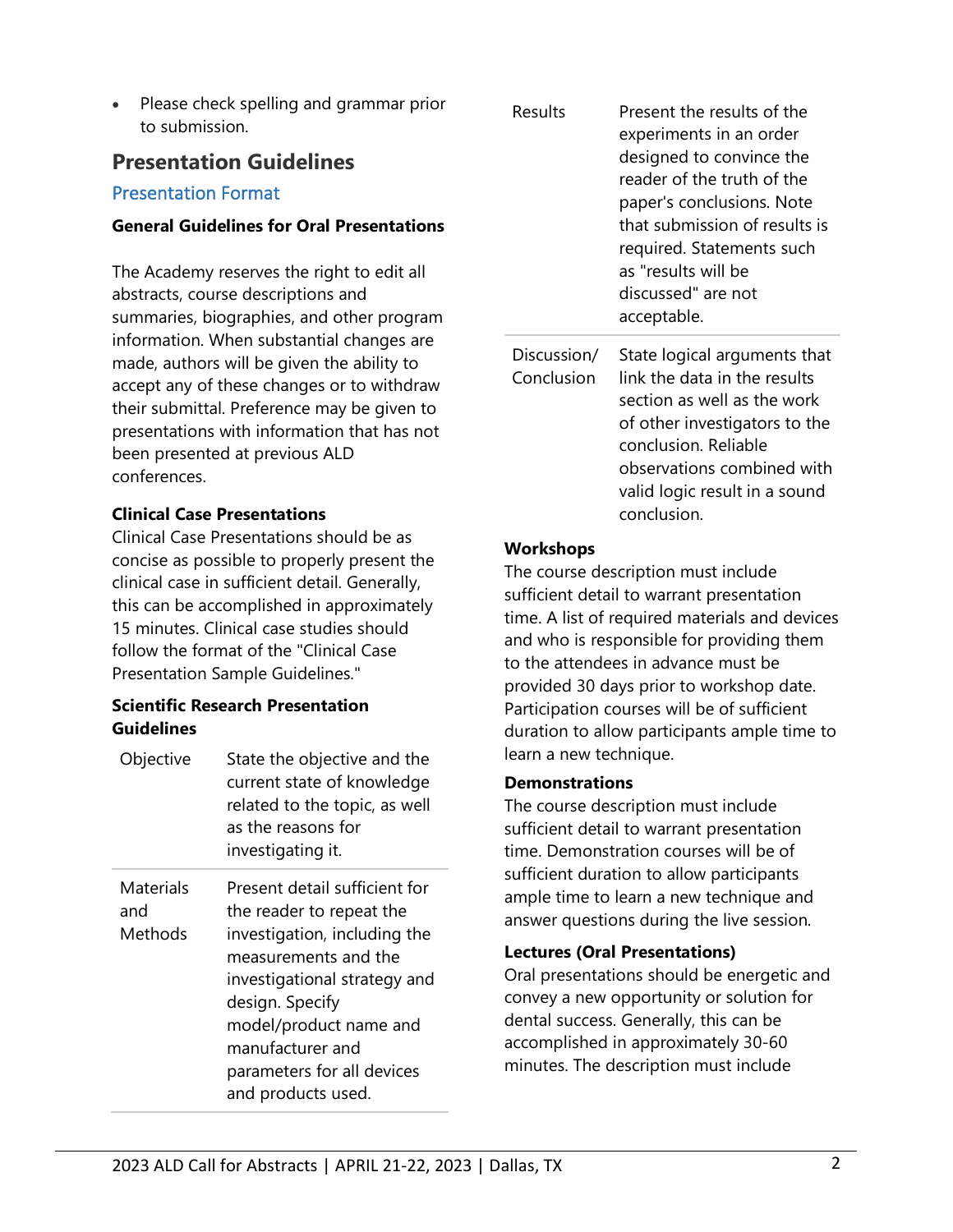sufficient detail to allow participants ample time to learn a new concept.

## **Submission Status Notification will be e-mailed on August 15, 2022**

Notices will indicate either acceptance (presentation mode, time, date) or rejection.

## **Special Requests**

If you have any special requests (e.g., religious, academic, or personal concerns or conflicts) please indicate that in the submission form.

## **Abstracts Selection Criteria**

Presentations will be selected for the program based on practical relevance in providing solutions to current issues, clinical excellence of the work, the scientific quality, and suitability for inclusion in the program, as judged from the submission. An impartial panel of reviewers will evaluate the content of each abstract and course description. Selection of the presentations to be presented will be made by this panel.

Since the abstracts are published and become part of the world's scientific literature, it is important that the content be scientifically sound and grammatically correct. Each abstract is reviewed so that high standards can be ensured.

### **Withdrawing an Abstract or Course Submission**

Requests to withdraw papers must be made in writing (e-mail) by the presenter (requests from anyone other than the presenter will not be honored) and submitted to the ALD central office at

[academyoflaserdentistry@gmail.com](mailto:academyoflaserdentistry@gmail.com) by November 30, 2022.

## **An Overview of the Operating Principles Governing Disclosure of Dual Commitments and Potential Conflict of Interest**

Dual commitments governed by the Academy of Laser Dentistry's Conflict of Interest and Disclosure Policy include but are not limited to:

- Consultancies (paid or unpaid)
- Ownership of companies, stock options, stock ownership, equity
- Current or pending ownership of patents, patent licensing agreements, royalties, copyrights
- Financial interest (honoraria for lecture or other teaching activities, stipends)
- Special customer preferences (material donations, clinical materials, special discounts, special gifts)
- Governance (corporate responsibility, corporate allegiances such as service on governing boards)
- Research contracts, grants, or other support for investigations
- Paid expert testimony
- By virtue of present or past employment of immediate family or relatives.

The Academy of Laser Dentistry requires disclosure of dual commitments. In determining the significance and extent of a dual commitment, ALD considers the following:

- Scope of the commitment or relationship
- Frequency and timing whether past, recent, occasional, or long-standing
- Number a single, exclusive relationship vs. multiple, competing relationships.

## **Author(s) Consent**

By submitting an abstract and/or course description, the author is stating that he or she has read and agreed to the requirements set forth in these Guidelines for Speakers. With this submission, the author is committing in good faith his or her willingness and ability to speak and answer